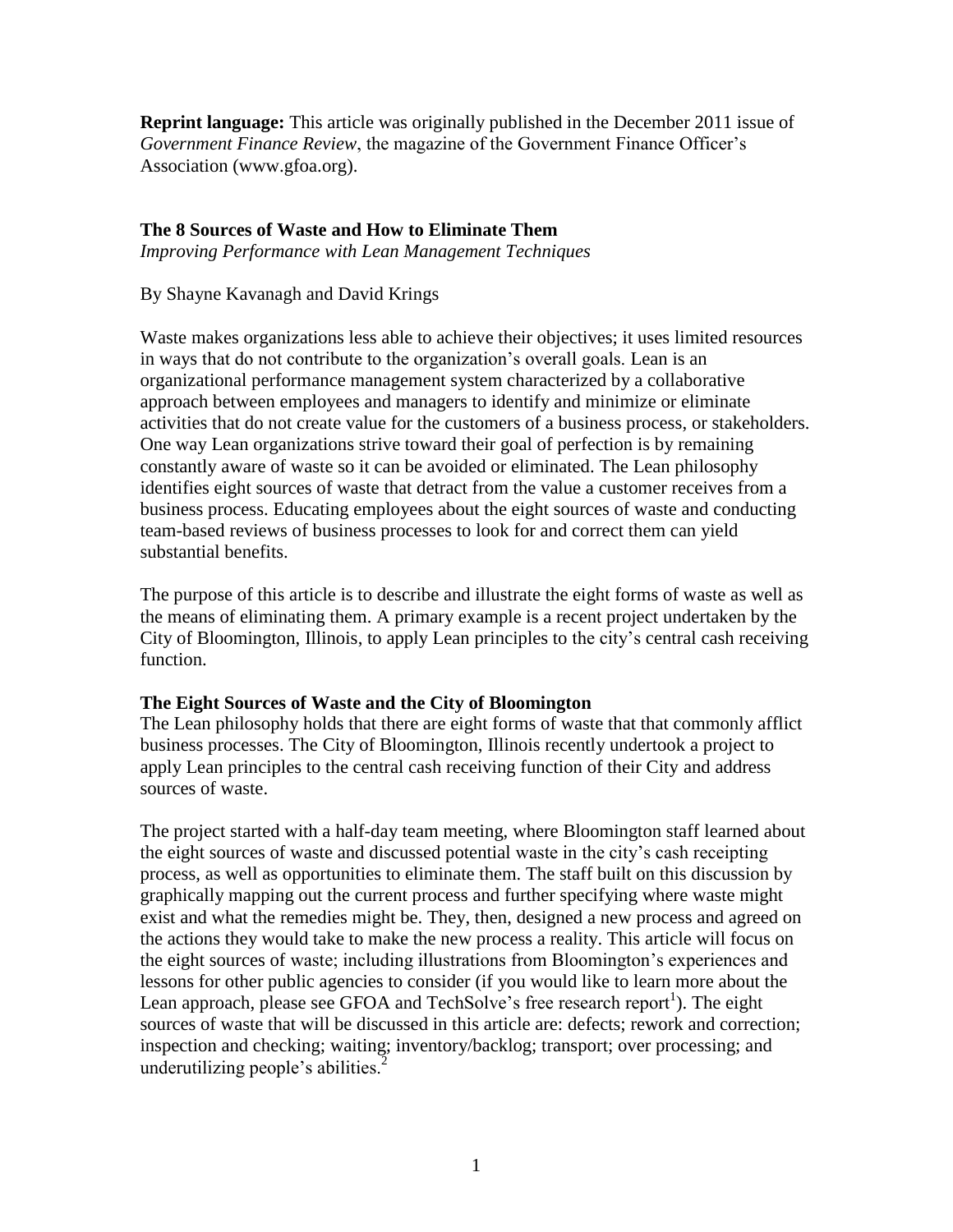## **Technology: The Solution to Waste?**

Bloomington undertook a Lean process review as it was implementing a new enterprise resource planning (ERP) system. The intent of doing the review and the implementation concurrently was to optimize the use of the new technology by considering it as part of a broader process review. Bloomington was in Phase I of the ERP implementation, so members of the Lean team were reasonably familiar with the technology. Only 20 to 25 percent of the suggestions for improving the process related directly to the new ERP technology, while the rest related to low- or no-tech ideas for improving how employees interacted with each other or with the public. The fact that the majority of ideas for improvement were not related to the new technology is not an indictment of the technology or how well staff understands it; to the contrary, staff saw the new technology as very important, and were enthusiastic about its potential. However, this example illustrates a common result of process improvement projects, which is that technology is not typically the primary concern when it comes to process effectiveness. Technology usually ranks third, after the effective deployment of the people who participate in the process and how the process itself is designed. If technology is applied to a situation that uses people ineffectively or if process design is less than optimal, technology will, at best, help save some time, or, at worst, help the organization do the wrong things faster.

**Defects**. Ideally, in any process, work is performed correctly the first time. A defect happens when incorrect or incomplete work is sent to the next step in the process or to the customer. Avoiding defects starts with understanding the customer's definition of service quality.

Quality management guru Joseph Juran defined quality as a product or service's fitness for a customer's intended use.<sup>3</sup> Using this assumption, if a government does not have a deep understanding of what a customer wishes to accomplish, then producing a highquality product with no defects will be impossible. Bloomington identified three types of customers (stakeholders) and their requirements:

- **The Citizen**. The primary customer is the citizen, who wants satisfaction; fair treatment; accuracy; and timeliness.
- **The City Council**. Council members want satisfied citizens and assurance that the process protects against risks from fraud, abuse, and unintentional losses.
- **Other Departments**. Other departments (e.g. water, police) want accurate revenue recognition and meaningful reports.

Once the customer's definition of quality is understood, the process must be controlled to consistently deliver services that are free from defect.

In 1924, physicist Walter Shewhart was working to address the issues of quality and excessive variation, and hence waste, in manufacturing processes.<sup>4</sup> He theorized that any human activity produces variation (since nothing can be done twice with exactly the same effect), but that by understanding variation we can manage it, and thus manage waste. This concept was expounded on by service quality guru W. Edwards Deming, who worked with Shewhart, in Deming's famous management philosophy.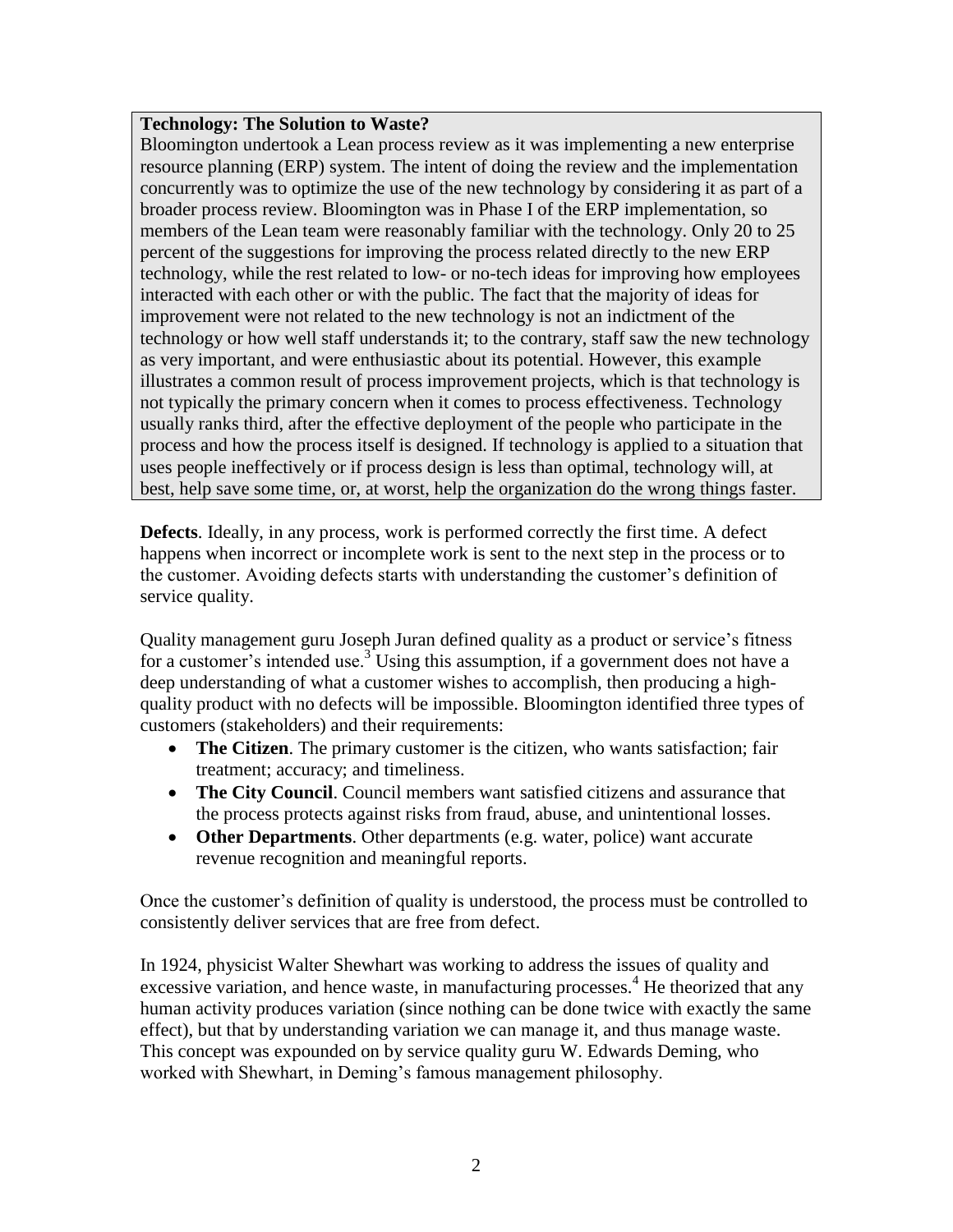Deming said that "variation is the enemy of quality."<sup>5</sup> Variation can result from inadequate training or work instructions, or simply human error. When used properly, technology eliminates the need for human intervention in the business process, which is the primary source of variation. For example, Bloomington considered scanning checks in order to deposit them electronically, thereby eliminating a great deal of physical handling. The new ERP system was also found to have great potential for electronically storing and transferring records for credit cards, parking fines, and utility payments. Even without new technology, however, there are many ways to reduce variation. Later in this paper is a discussion on eliminating the inspection and checking wastes by increasing consistency through better controls and instruction.

**Rework and Correction**. The second type of waste, rework and correction, is closely related to defects because a defect often requires correction. Rework also includes repeating a process step unnecessarily – for example, creating multiple copies of the same form or entering the same data into different systems. Bloomington found that its backoffice finance staff was recreating the cashiering staff's spreadsheet in order to balance cash with the receipts for each deposit. During the process review, staff concluded that a common spreadsheet with features that would satisfy the needs of both groups could save a lot of effort.

Optimizing the front end of a process is essential to minimizing rework. If the form, application, or other item that initiates a process is flawed, it could affect many later points in the process. Providing customers with very clear and concise instructions can help ensure that the application is filled out correctly in the first place. Technology can also be used to reduce variation in initial intake. For example, payments might be electronically scanned, thereby removing human error from the data entry process.

**Inspection and Checking**. A process should produce reliable results the first time work is performed. Hence, inspection or double-checking (or triple or quadruple checking) is considered a potential form of a waste. For example, requiring four signatures to approve a routine purchase is likely adding more in cost to the purchasing process than it is creating in value – and might even be destroying value, if the multiple checkers feel that they can relax their diligence, since there are so many other checkers. A good process is designed with controls in place that are judicious and strategic, in addition to avoiding mistakes in the first place.

Bert Teeuwen, author of *Lean for the Public Sector*, advances the concept of the compliance pyramid (see Exhibit 1).<sup>6</sup> It can be used to find ways to help employees stick to performance standards, thereby reducing the need for checks. Process designers can start at the top of the pyramid to see if a "fail-safe" is available for a given point in the process; if not, they move down to the next level of the pyramid, and so on. A fail-safe is the best kind of control because it makes deviation from the standard impossible. For example, Bloomington discussed making the "check number" field in its computerized cash receipting system required; to ensure that appropriate information is entered, the user is not able to proceed without filling in the check number. The city also considered increasing security by placing greater physical restrictions on access to cash.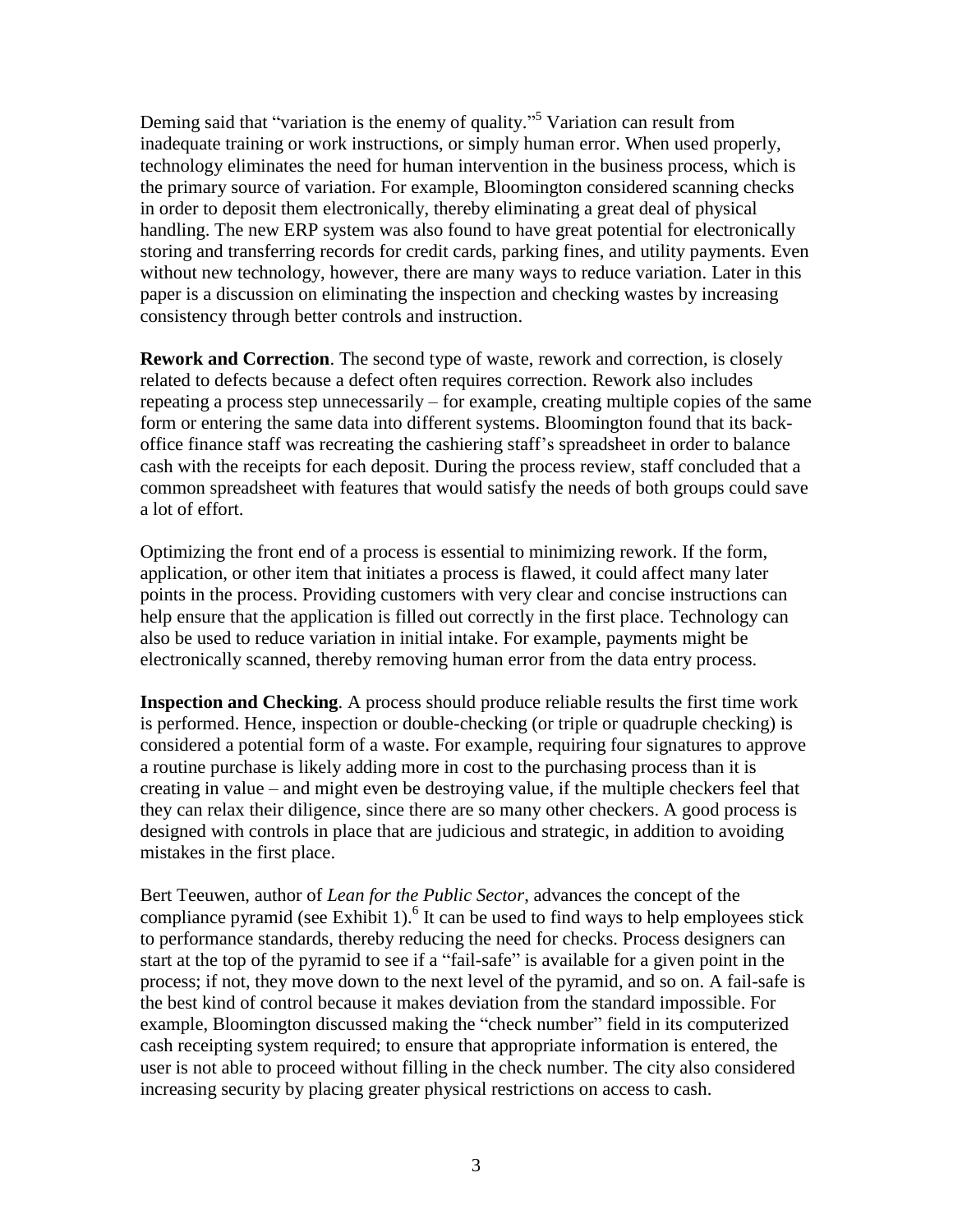The next level of the pyramid is visual and audible controls tools, which are intuitive signals given when a deviation occurs. An example is a computerized purchasing system that gives a warning (perhaps a beep, a red flag, or required acknowledgement of the warning) when purchasers are getting close to their budget limits. A low-tech option might be to place a bright green sheet of paper at the bottom of an inbox that holds incoming checks – if processing clerks don't see the eye-catching green, they know they might have a backlog.

The third level on the pyramid is visual aids that offer graphical or pictorial instructions. They provide less immediate feedback but are still more attention grabbing than purely written instructions. A classic example is the safety instructions provided on airplanes. Bloomington discussed creating a scoreboard of key performance indictors in the cashier areas, particularly focusing on overage and underage trends in the cash drawers.

The final level on the pyramid is written procedures, instructions, and manuals. Teeuwen believes that written procedures are the least effective control because, in general, employees are not likely to regularly read and remember them. Written controls can still be useful, however. Pictures, screen shots, or cartoons can be added to written controls to make them more appealing and easier to read, and to help readers comprehend the information. Using more creative writing techniques can improve readability (for example, Google's ethics policy of "don't be evil" draws more attention than most corporate ethics policies). Bloomington discussed developing an easy-to-use, end-of-day activity checklist for cashiers to fill out, and posting an employee and customer code of conduct in large print in a location that would be conspicuous to both employees and customers.

In some cases, none of the levels of the compliance pyramid will be seen as sufficient. Even then, carefully consider the need for a check. Does the check relate to misinterpretation of a law? Did it arise from a highly unusual event that happened long ago? And when checks are necessary, consider how they are performed. For example, can a co-worker perform the check rather than a more highly paid manager? Is self-checking an option?

#### **Inspection Waste versus Strong Internal Controls**

Seriously considering the necessity and value of checks and inspections in the context of a Lean team-based review has the potential to improve the control environment. In many cases, it makes checks more meaningful and highlights the importance of the remaining checks. However, applying Lean to a business process could decrease the resiliency of the control environment, if not handled properly.

In Bloomington, the team went through a best business practices checklist for cash receipting before the Lean review began and after the Lean review concluded. This helped the team think about control requirements as they developed the new process. Bloomington found that it was already in compliance with most of the controls and had a few opportunities to improve its control environment, and the city remained compliant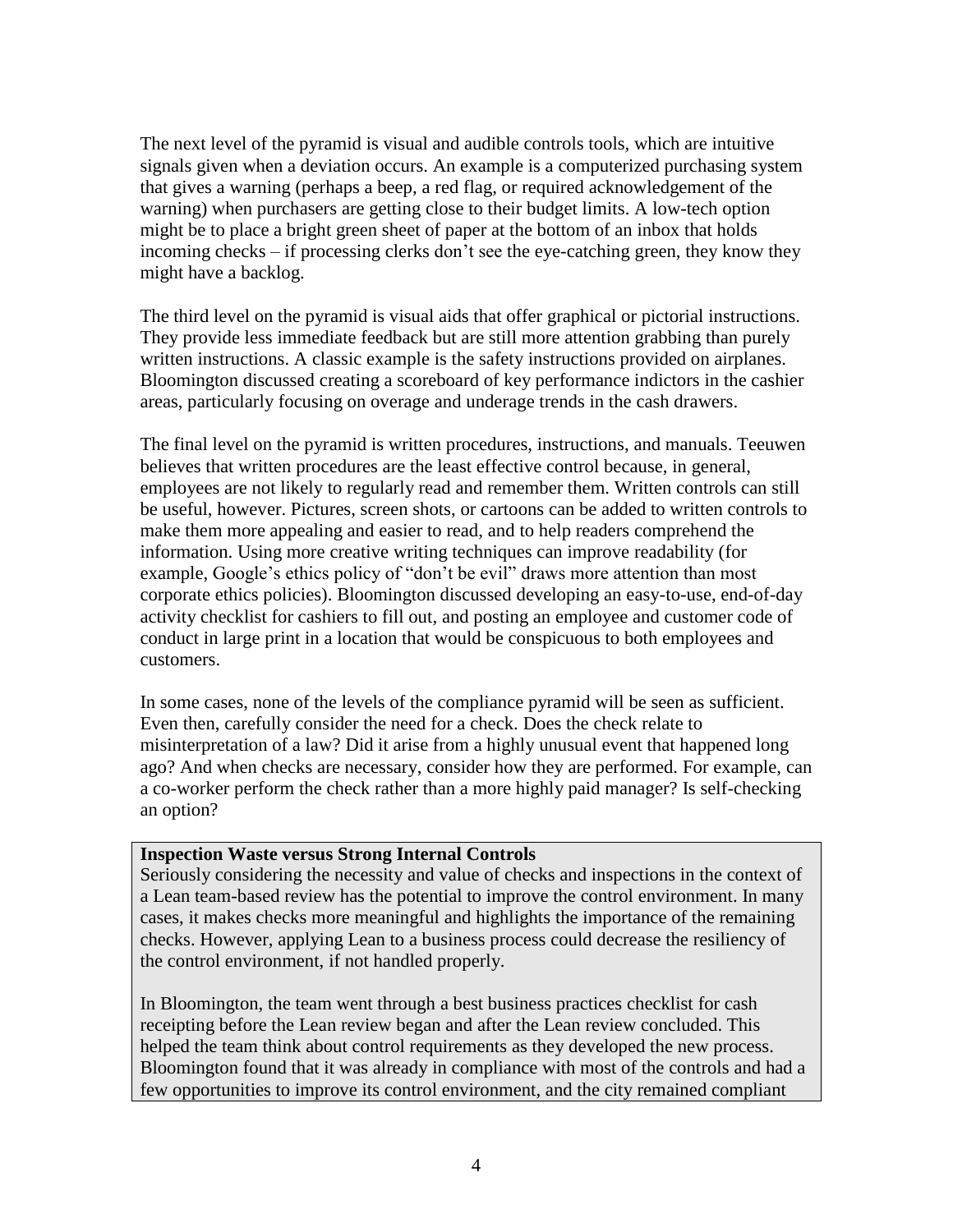under the proposed new process.

**Waiting**. Waiting is the idle time created when employees wait for invoices, copiers, parts, materials, machines, information from coworkers, help, etc. Wait time translates into downtime when people and equipment are not creating value. Some of the potential causes of waiting include unbalanced workload among employees, too few office machines, lack of a clear process, quality problems at steps earlier in the process, or waiting for a signature approval. Solutions to excessive wait time depend on the root cause.

**Asking the Five Whys to Get to the Root Cause** Parents with small children will have an intuitive understanding of the "Five Whys" technique. When confronted with a problem, like excess wait time , ask why the problem is occurring, and continue to ask "Why?" for each reason given (much like a small child would). Getting to the root cause of the problem typically takes about five iterations.\*

\* For more information on how many iterations of "why" are needed, see: Tracey Richardson, "How Many Whys Should I Ask?" the A3 Column, October 7, 2011, http://www.lean.org.

To illustrate, Bloomington had a problem with excess wait time for cashiers who needed direction on situations that required an exception to the standard process. One exception is the need for a payment plan. The root problem was that a payment plan, and many other exceptions, required approval from a designated person in a different department and

building. The designated approver had many other job responsibilities, which resulted in delays and waiting by the cashiers (and customers). A solution the Bloomington group discussed was to develop clearer written parameters and procedures for these exceptions and empowering the most experienced cashier to handle many of these situations as they occurred.

**Inventory/Backlog**. In an administrative process, the sum of all tasks waiting to be processed is considered inventory or backlog. One of the primary causes of inventory or backlog is poor balancing of workloads, particularly when work is processed in large batches. When a worker waits for a significant amount of work to pile up before processing it, the process flow grinds to a halt. Other causes include suboptimal housekeeping (for example, poor filing or record keeping, or lost documents) and insufficient communication. Bloomington found a few of instances of backlog and potential solutions:

 **Customer Lines.** A backlog of customers in the cashiering area was causing customer irritation and inconvenience. The staff discussed reconsidering the location of the payment drop-box to make it more visible and accessible, installing an automated payment kiosk, and doing more to encourage online payments, all of which would divert people with ready-to-go payments out of the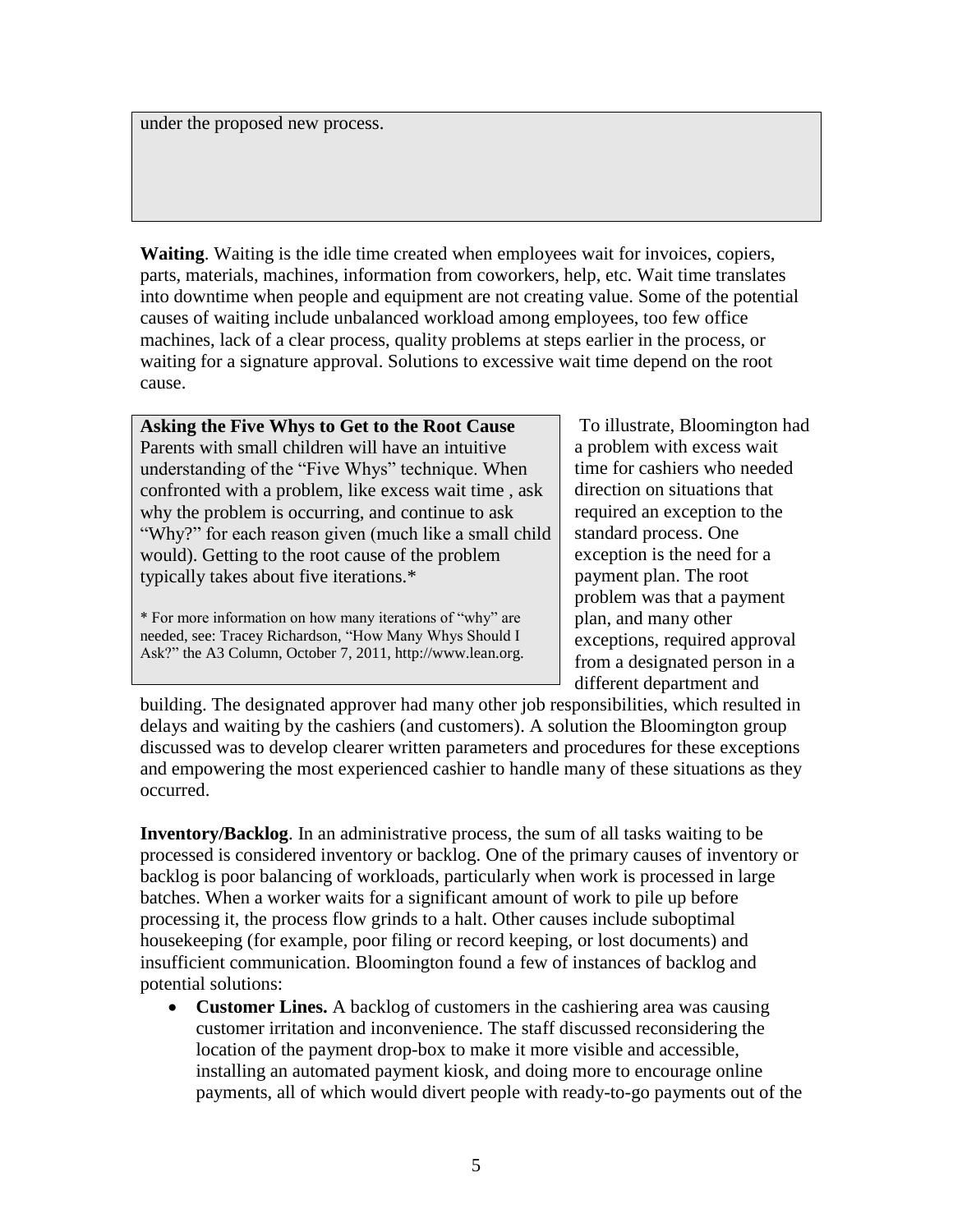line. Staff also discussed installing a "check out" lighting system to indicate to customers which cashier was available and creating an "express" line for customers with cash or checks.

- **Large Check Batches.** An inventory of checks would sometimes build up, creating delays in processing and depositing payments. The staff agreed to experiment with establishing dedicated times during the day when cashiers would focus on processing the receipts so they would not build up to too large a batch, and to look into technology solutions that would automatically post payments upon receipt.
- **Phone Backlogs.** Incoming phone calls were being disproportionally funneled to a single cashier, adversely affecting that person's effectiveness in processing payments. The solution the staff found for this backlog was to adjust the automated rollover call system.

#### **The Value of an Experiment**

One way to reduce the risk associated with a new idea is to treat it as an experiment rather than a permanent change. This gives people permission to try new things and, importantly, permission to fail. Generally, people are comfortable participating in experiments because they know that if the experiment does not work, it is perfectly acceptable to try something else or to revert to the old way of dong things. Experiments provide an opportunity for new ideas to be suggested and tested.

**Transport**. Transporting anything that does not directly add value to a final product or service is another form of waste. This includes not only documents and materials, but also moving customers to different offices and desks to complete a process – a frequent occurrence in government. Bloomington's cashiering staff realized that customers were required to visit the clerk's office to apply for a permit and then visit the cashier (in a separate location) to make payment. Staff agreed to explore the decentralized cashier functioning provided by the new ERP system as a possible solution. The system enables the clerk to accept permit applications as well as payments so customers only need to go to one location to complete the business process.

Suboptimal office layout is another culprit in transport waste. For instance, Bloomington staff realized that cashiers were transporting cash deposits to the finance department, which was in another part of the building, where the deposits were picked up by an armored car service. Staff discussed having the armored car service pick up the deposits directly from the cashier area instead.

Sub-optimal positioning of staff relative to the work to be performed is the final source of transport waste. In Bloomington, staff found that cashiers should be positioned to directly face the customer area, rather than have their backs to the customer area, which required them to turn back and forth from working with customers to working at their terminals. Staff also found that elevating seating for the cashiers to raise them to the standing customer's eye level would reduce excess movement (straining necks, reaching) and make cashiers feel more confident when dealing with belligerent customers.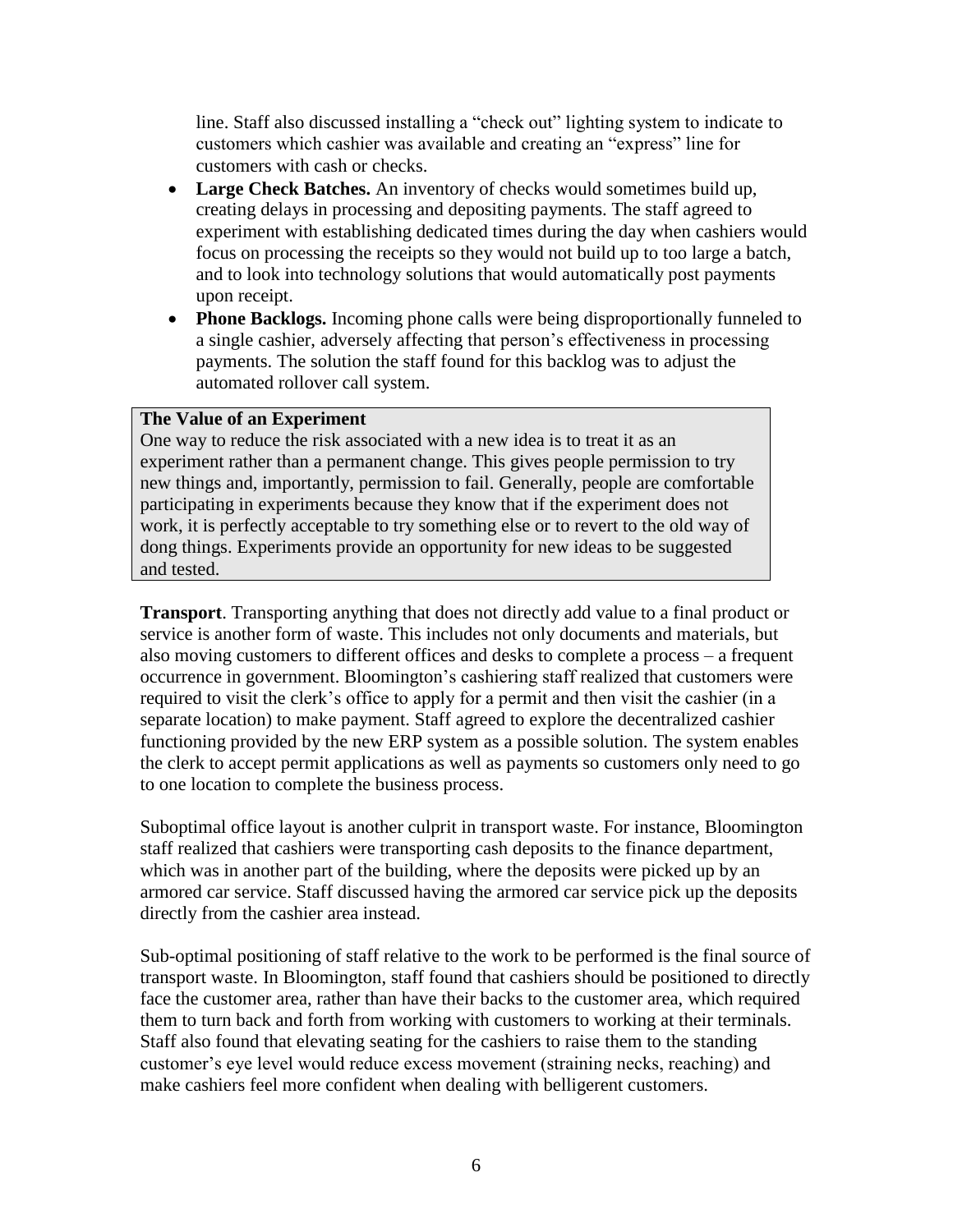**Over-Processing**. Over-processing waste results when a product is made in greater amounts than necessary. The root causes of over-processing include a poor understanding of the customer's true requirements, the failure to communicate customer requirements to workers, or failing to design the products of a process to conform to customer requirements. Common examples of this are over-produced reports (too long, too elaborate), copying more people than necessary on correspondences, distributing information that isn't read, and creating services or rules that aren't needed. Teeuwen cites an infamous example of a European Union rule (later abolished) that imposed constraints on the crookedness of cucumbers.<sup>7</sup> Bloomington didn't find anything as egregious, but it did decide to discontinue some reports that were not being used by their recipients. Another example of over- processed information is the collection of excessive data as part of a process – data that is not later converted into valuable or legally required information.

**Underutilizing People's Abilities**. This type of waste is the failure to make full use of employees' knowledge, skills, and abilities. The most basic example is using highly trained professionals to perform tasks that could be performed by someone with less training. An example in police departments is having sworn police officers perform administrative tasks that could be performed by civilian personnel.

A less visible and more insidious form of underutilization occurs organizations do not make full use of employee creativity and commitment for the benefit of the customer. Bloomington identified the following opportunities for better utilizing employees:

- Enroll cashiers in the police department's existing training program on dealing with belligerent customers.
- Give cashiers access to online reports so they can search more effectively for misapplied payment errors.
- Include the lead cashier in weekly meetings with the city's utility department to enhance her understanding of salient issues affecting billing and payments.
- Reallocate time saved by eliminating sources of waste, giving staff more time to analyze reports on past-due payments and thereby improve collections.

Making insufficient use of customers' abilities is included in this type of waste. A common example of making use of the customer to successfully complete a process is online self-service. Providing this option allows customers to enter their own data, reducing staff time and errors in data entry. Customers can contribute to the quality of a business process in more creative ways, too. While this was not a problem in Bloomington, one potential form of fraud is "skimming," in which a cashier takes a payment and puts the money in the opened cash drawer, but does not ring up the sale or issue a receipt. The cash drawer is kept open in case a customer should receive change. The cashier is thus able to keep cash from sales that are not rung up and therefore not registered in the cashiering system. One way to help guard against skimming is to give customers an incentive to get their receipts, such as a discount or free products or services if an employee fails to provide a receipt.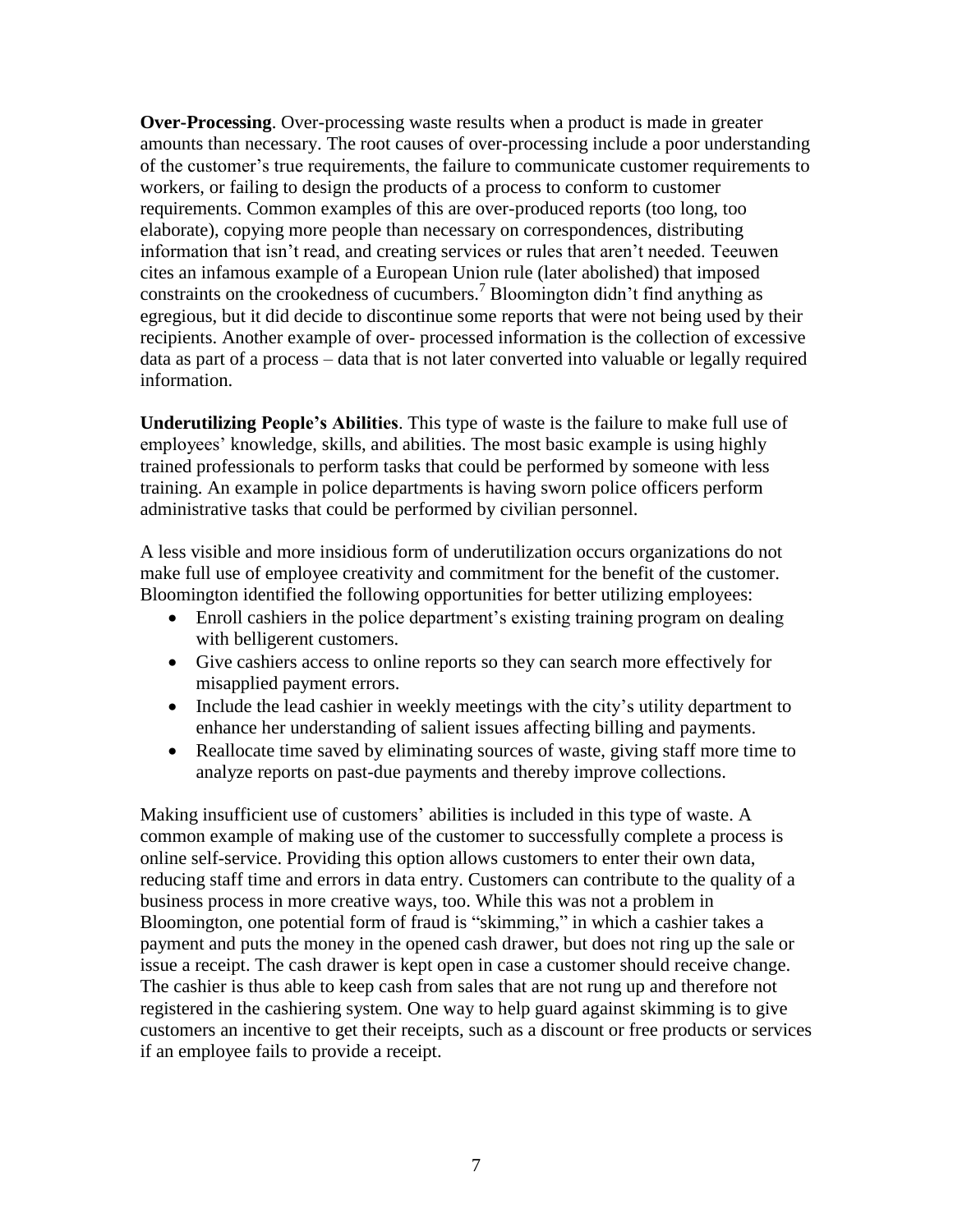# **CONCLUSIONS**

The eight sources of waste reduce the value customers receive from a business processes. Addressing sources of waste, along with other Lean methodologies, helped the City of Bloomington identify ways to reduce processing time for cash receipting by almost twothirds, while increasing revenues from faster deposit of funds and better collections. Critically, this was done using a team approach that engendered commitment from participants across the process. Clerks began to implement some of the ideas they generated the day after the review. Ultimately, though, Lean should be more than a onetime exercise. Management and staff should always think about the eight sources of waste and strive to eliminate them from public services.

## **Notes**

1 Shayne Kavanagh, *Lean Process Improvement*, Government Finance Officers Association, 2010,

http://www.gfoa.org/downloads/GFOAWhitePaper\_LeanGovernment.pdf.

2 The sources of waste are adapted from the work of the GFOA and TechSolve, as well as: Bert Teeuwen, *Lean for the Public Sector: The Pursuit of Perfection in Government Services* (New York: Productivity Press, 2011).

3 Terry Schurter and Peter Fingar, *The Insiders' Guide to BPM: 7 Steps to Process Mastery* (Tampa, Florida: Meghan-Kiffer Press, 2009).

4. From a discussion on Shewhart's concept of quality on the Intelligent Management Inc. webside (http://www.intelligentmanagement.ws/organization/quality).

5 From qualitydigest.com.

6 Teeuwen.

7 Teeuwen.

**SHAYNE KAVANAGH** is senior manager of research for the GFOA's Research and Consulting Center in Chicago, Illinois. He can be reached at skavanagh@gfoa.org. **DAVID KRINGS** is director of non-profit and local government solutions at TechSolve.

For more on how Lean techniques can be used to improve processes, read *Less Time, Lower Cost, and Greater Quality: Making Government Work Better with Lean Process Improvement*. This research report, by the GFOA and TechSolve, is available at no cost at www.gfoaconsulting.org/lean.

## **[SEPARATE BOX, ideally on first page] The Lean Philosophy**

Many people associate Lean with tools for mapping business processes, identifying improvements, and charting progress. However, Lean is an attitude and philosophy about continuous improvement and striving for a state of perfection, where every action creates value for customers and citizens. Perfection is an unobtainable ideal, of course, but the Lean organization is always looking for ways to do things better.

**Exhibit 1: The Compliance Pyramid**